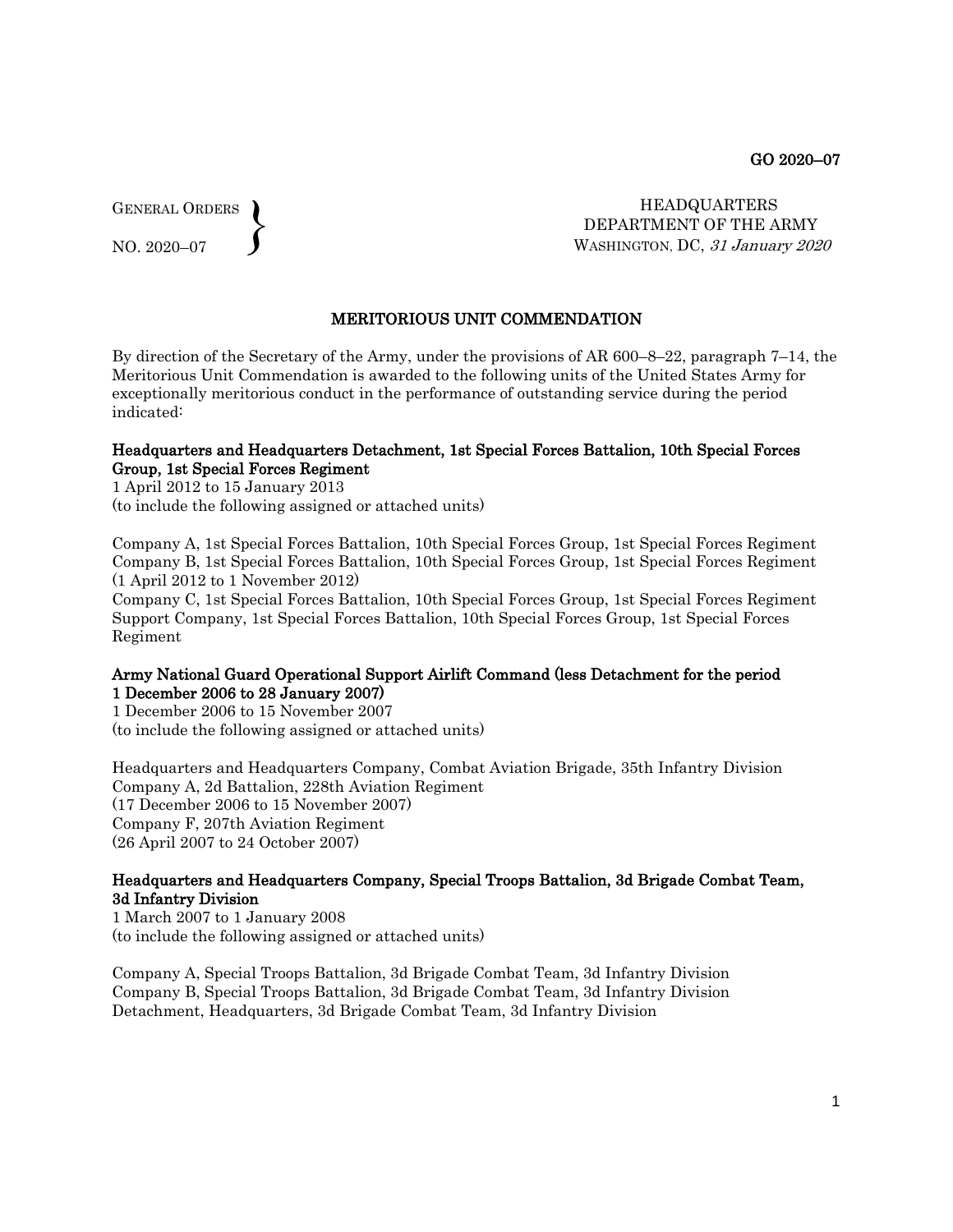# Operational Command Post, Headquarters, United States Army Central

1 May 2009 to 31 August 2010 (to include the following assigned or attached units)

Detachment, Main Command Post, Headquarters, United States Army Central (Forward) United States Army Forces Central Command, Qatar Headquarters and Headquarters Company, Area Support Group Kuwait Headquarters and Special Troops Battalion, 1st Sustainment Command 1st Battlefield Coordination Detachment Detachment, Headquarters and Headquarters Company, 3d Medical Command (1 July 2009 to 31 August 2010) Headquarters and Headquarters Detachment, 54th Signal Battalion (1 September 2009 to 31 August 2010) Headquarters and Headquarters Company, 160th Signal Brigade Detachment, Headquarters and Headquarters Company, 335th Signal Command 343d Medical Company (1 November 2009 to 31 August 2010) Headquarters, 401st Support Brigade Detachment, Headquarters, 402d Support Brigade Detachment, Headquarters, 408th Support Brigade 437th Medical Company 595th United States Army Transportation Surface Brigade 1107th Aviation Group 18th Finance Center 310th Personnel Center (18 August 2009 to 14 July 2010) 326th Finance Center (9 January 2010 to 31 August 2010)

# Headquarters Detachment, 1st Special Forces Battalion, 3d Special Forces Group, 1st Special Forces Regiment

1 May 2014 to 1 November 2014 (to include the following assigned or attached units)

Company A, 1st Special Forces Battalion, 3d Special Forces Group, 1st Special Forces Regiment Company B, 1st Special Forces Battalion, 3d Special Forces Group, 1st Special Forces Regiment Company C, 1st Special Forces Battalion, 3d Special Forces Group, 1st Special Forces Regiment Support Company, 1st Special Forces Battalion, 3d Special Forces Group,1st Special Forces Regiment Company C, Support Battalion, 3d Special Forces Group, 1st Special Forces Regiment

Company B, 1st Special Forces Battalion, 5th Special Forces Group, 1st Special Forces Regiment Operational Detachment A 5222, Company B, 2d Special Forces Battalion, 5th Special Forces Group, 1st Special Forces Regiment

Troop K, 3d Cavalry Regiment

Company A, 9th Psychological Operations Battalion

3d Platoon, Company A, 767th Ordnance Company

Detachment, 323d Military Intelligence Battalion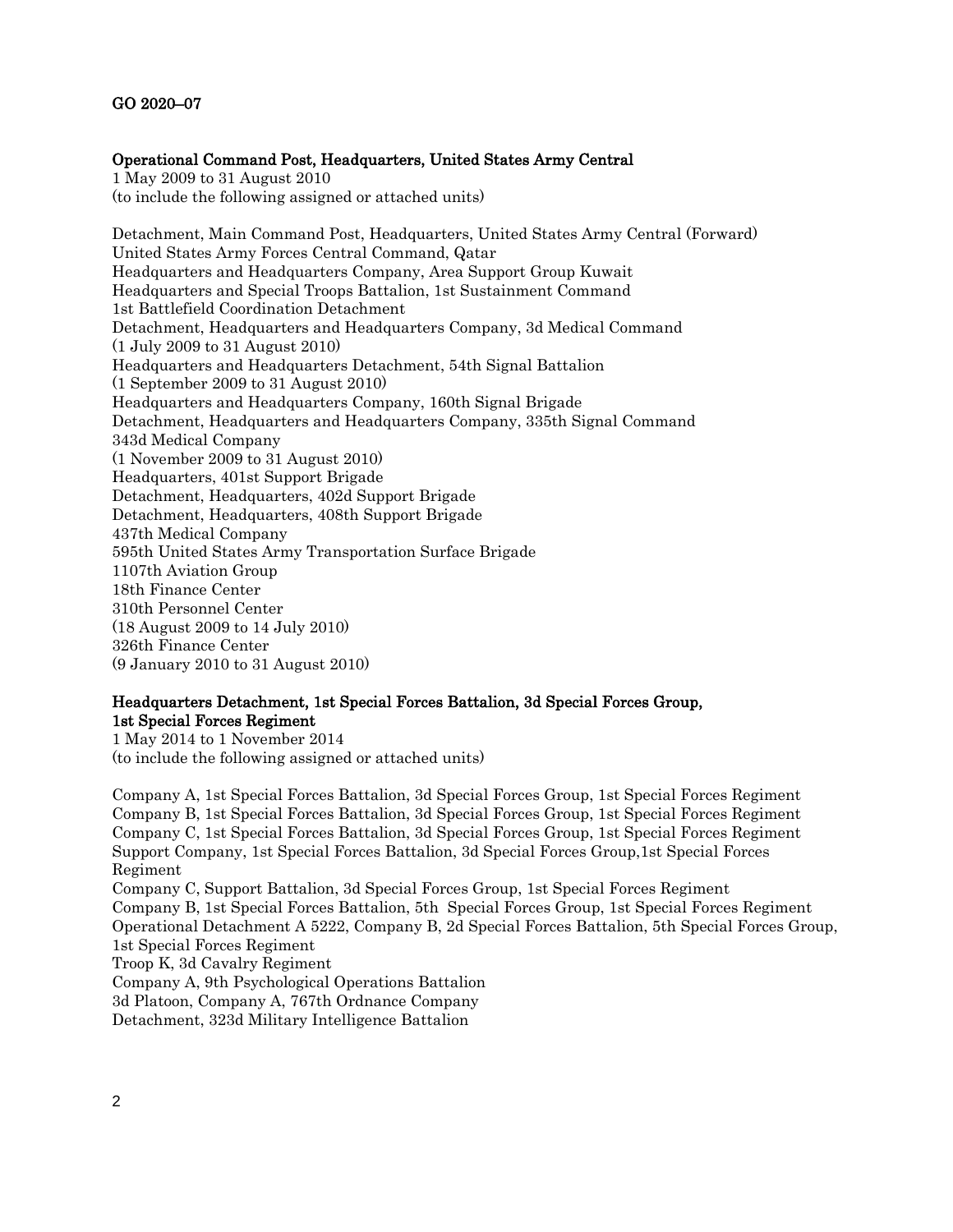### Headquarters, 402d Support Brigade

1 November 2006 to 31 October 2008 (to include the following assigned or attached units)

1st Battalion (Provisional), 402d Support Brigade, U.S. Army Sustainment Command 2d Battalion (Provisional), 402d Support Brigade, U.S. Army Sustainment Command Logistics Support Element, Multi-National Division-Baghdad, U.S. Army Sustainment Command Logistics Support Element, Multi-National Division-North, U.S. Army Sustainment Command Logistics Support Element, Multi-National Division-West, U.S. Army Sustainment Command Logistics Support Element, Expeditionary Sustainment Command, U.S. Army Sustainment Command Theater Aviation Maintenance Program, Groton Connecticut Aircraft Classification and Repair Depot Taji National Depot, U.S. Army Tank Automotive and Armaments Command

#### Headquarters and Headquarters Company, 2d Battalion, 160th Aviation Regiment

1 October 2009 to 30 September 2010 (to include the following assigned or attached units)

Company A, 2d Battalion, 160th Aviation Regiment Company B, 2d Battalion, 160th Aviation Regiment Company D, 2d Battalion, 160th Aviation Regiment

# 1st Special Forces Battalion, 7th Special Forces Group, 1st Special Forces Regiment

1 October 2012 to 1 May 2013 (to include the following assigned or attached units)

Company B, 2d Battalion, 7th Infantry Regiment Detachment, Company A, 9th Psychological Operations Battalion Detachment, 53d Ordnance Company Seal Team 5, Trident 1535

### Headquarters and Headquarters Troop, Engineer Brigade, 1st Cavalry Division

10 March 2004 to 10 March 2005

## Headquarters and Headquarters Company, 1st Battalion, 3d Aviation Regiment

10 November 2009 to 11 November 2010 (to include the following assigned or attached units)

Company D, 1st Battalion, 3d Aviation Regiment Company E, 1st Battalion, 3d Aviation Regiment Company A, 4th Battalion, 3d Aviation Regiment Troop B, 3d Squadron, 17th Cavalry Regiment Company B, 1st Battalion, 169th Aviation Regiment Detachment, Company C, 5th Battalion, 159th Aviation Regiment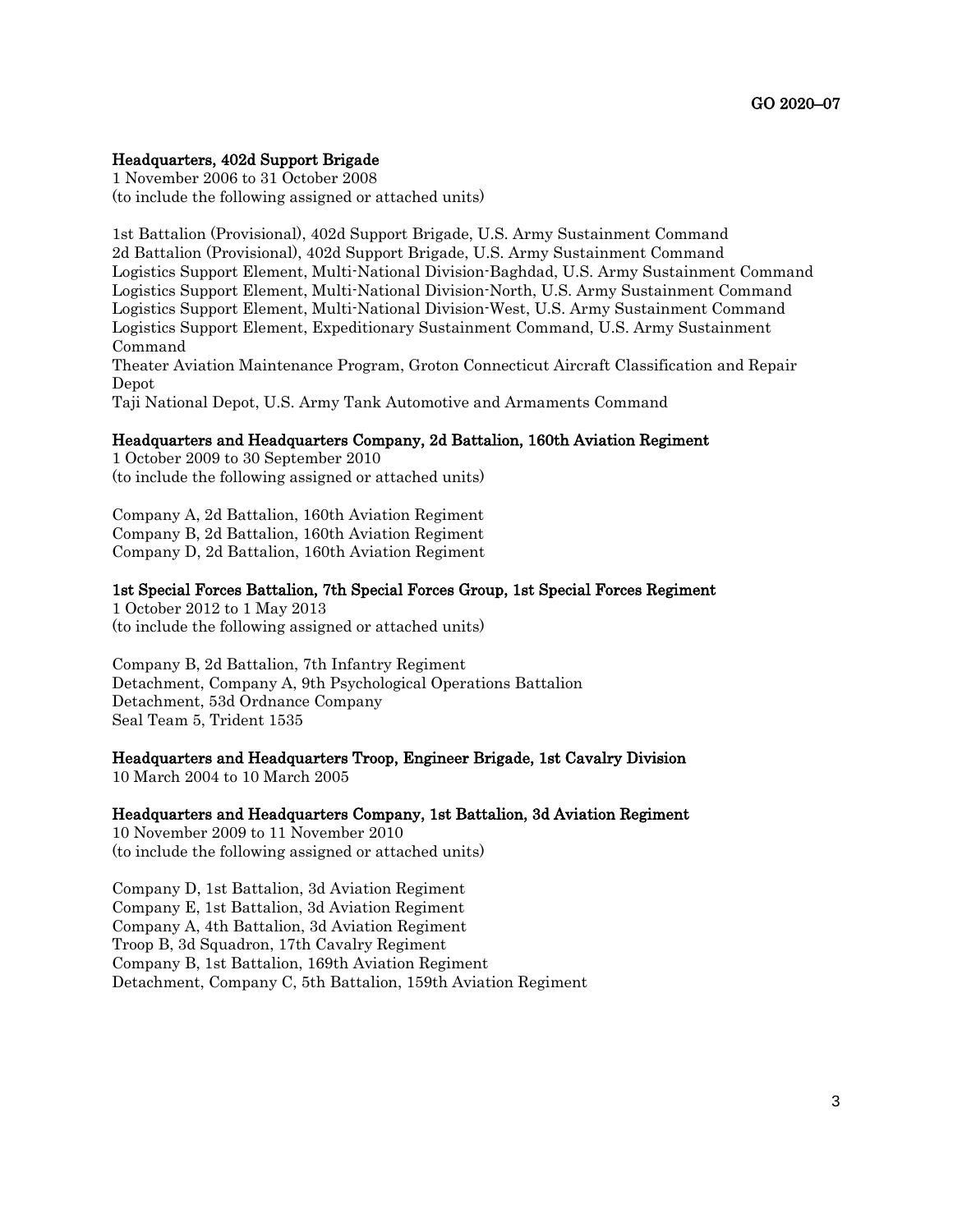#### Headquarters and Headquarters Company, 2d Battalion, 1st Aviation Regiment

10 September 2007 to 27 November 2008 (to include the following assigned or attached units)

Company A, 2d Battalion, 1st Aviation Regiment Company B, 2d Battalion, 1st Aviation Regiment Company C, 2d Battalion, 1st Aviation Regiment Company D, 2d Battalion, 1st Aviation Regiment Company E, 2d Battalion, 1st Aviation Regiment Company F, 2d Battalion, 1st Aviation Regiment

### Headquarters and Headquarters Company, 1st Battalion, 10th Aviation Regiment

11 October 2005 to 31 August 2006 (to include the following assigned or attached units)

Company A, 1st Battalion, 10th Aviation Regiment Company B, 1st Battalion, 10th Aviation Regiment Company C, 1st Battalion, 10th Aviation Regiment Company D, 1st Battalion, 10th Aviation Regiment Company E, 1st Battalion, 10th Aviation Regiment

### Headquarters and Headquarters Troop, 3d Squadron, 1st Cavalry Regiment

11 October 2009 to 5 October 2010 (to include the following assigned or attached units)

Troop A, 3d Squadron, 1st Cavalry Regiment (11 October 2009 to 1 October 2010) Troop B, 3d Squadron, 1st Cavalry Regiment (11 October 2009 to 1 October 2010) Troop C, 3d Squadron, 1st Cavalry Regiment Company D, 203d Support Battalion

#### Headquarters and Headquarters Troop, 2d Squadron, 1st Cavalry Regiment

15 April 2007 to 15 June 2008 (to include the following assigned or attached units)

Troop A, 2d Squadron, 1st Cavalry Regiment Troop B, 2d Squadron, 1st Cavalry Regiment Troop C, 2d Squadron, 1st Cavalry Regiment Military Intelligence Company, 2d Squadron, 1st Cavalry Regiment

# Headquarters and Headquarters Troop, 6th Squadron, 1st Cavalry Regiment

19 November 2009 to 22 July 2010 (to include the following assigned or attached units)

Troop A, 6th Squadron, 1st Cavalry Regiment Troop B, 6th Squadron, 1st Cavalry Regiment Troop C, 6th Squadron, 1st Cavalry Regiment Company D, 501st Support Battalion